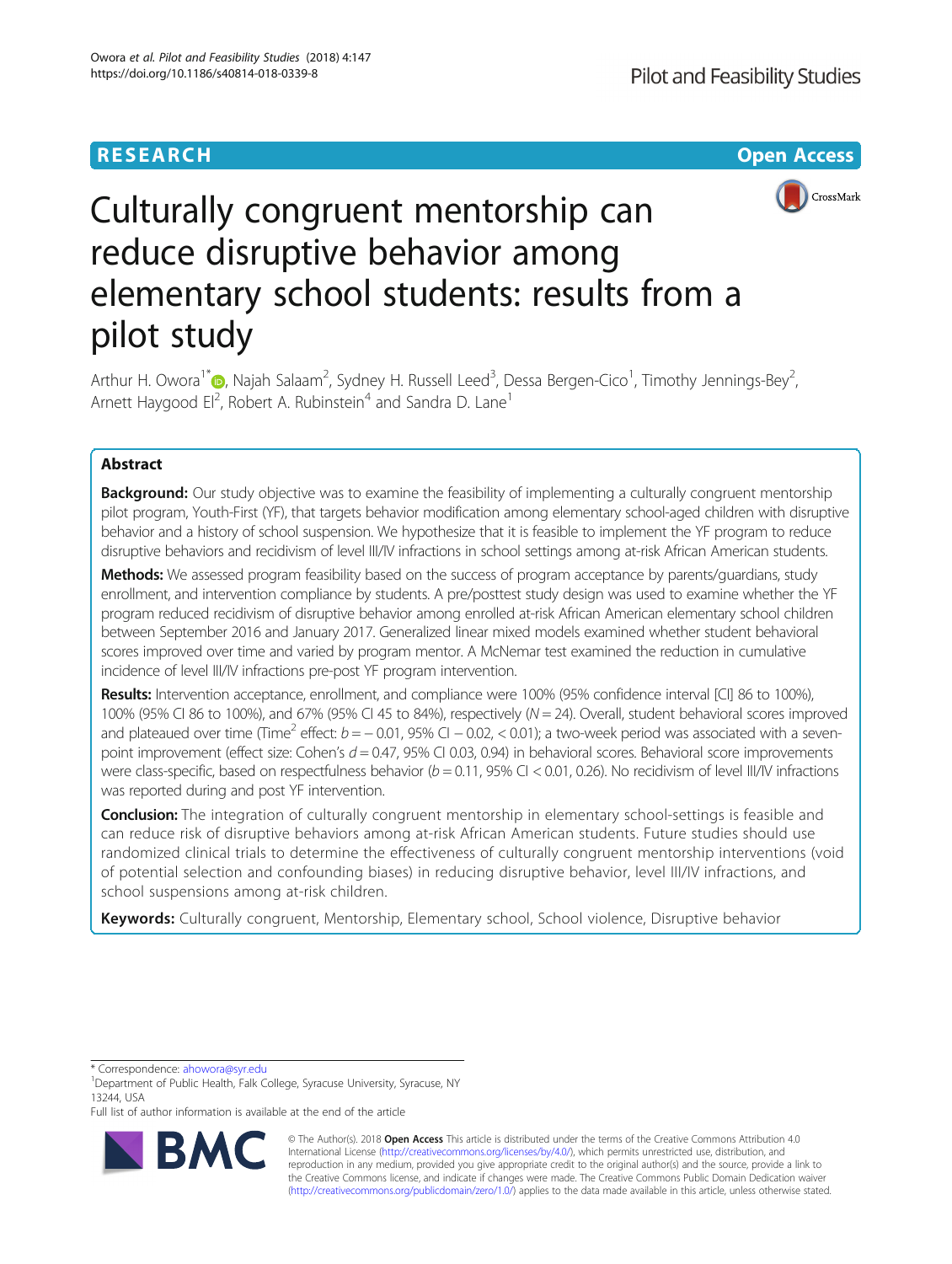# Background

Disruptive student behaviors that result in school suspensions are categorized as level III or IV infractions [[1](#page-6-0), [2](#page-6-0)]. Typically, level III or IV infractions involve the display of explosive, aggressive, or maladaptive patterns of behaviors by students that result in physical harm of other students and/or school personnel. Suspensions (in and out of school) are not always reserved for the most severe behaviors but also relatively minor offenses such as disobedience and disrespect, class disruption, and non-attendance [[2](#page-6-0)]. Disruptive student behavior affects not only the immediate victims, but also spatially related classmates, parents, and school community  $[3, 4]$  $[3, 4]$  $[3, 4]$ . In a classroom, it negatively influences the learning process through loss of instructional time, loss of focus by other students, decreased student motivation, decreased student-teacher engagement, increased teacher stress, frustration, and in some cases attrition [\[3](#page-6-0)–[5](#page-6-0)]. This underlines the extended reach of its impact regardless of the severity and frequency of the disruptive behavior.

The etiology of school-related disruptive behaviors is linked to early childhood behavioral and emotional disorders including but not limited to attention deficit hyperactivity, oppositional defiance, autism spectrum, depression, anxiety, bipolarity, learning, and conduct disorders [[5](#page-6-0), [6](#page-6-0)]. Although, more proximally related to elementary schoolage children's disruptive behaviors than behavioral and emotional disorders, sporadic and temporary adjustment problems have limited research [\[7](#page-6-0), [8](#page-6-0)]. Yet, coupled with a lack of social trust in school environments, boredom, confusion, and resentfulness in a classroom setting can precipitate into classroom disruption [[9](#page-6-0)]. To address some of these problems, interventions involving non-familial mentors may be critical for not only preventing class disruption that leads to school suspension but also ensuring prosocial success of elementary school-aged children through adolescence to adulthood [\[7](#page-6-0), [8](#page-6-0)].

There is growing evidence showing that school mentorship programs that provide social support, social skills, emotional regulation, and problem solving skills lead to interconnected and sustained social-emotional, cognitive, and identity child development [\[8](#page-6-0), [10](#page-6-0), [11](#page-6-0)]. These programs have also demonstrated small-tomoderate effect sizes in the reduction of disruptive behavior [\[8](#page-6-0), [10,](#page-6-0) [11\]](#page-6-0); however, their effect on level III/ IV infractions that result in school suspensions is not well established.

Among elementary school children, the argument for preventing disruptive student behavior and consequently suspensions is compelling due to its adverse effects on the life course trajectory outcomes of students involved [\[12](#page-6-0), [13](#page-6-0)]. This is especially true for minority and low-income students who tend to be at higher risk for school discipline-related referrals and are disproportionately over-represented in school discipline cases [\[14](#page-6-0)]. Disparities in school discipline and student academic outcomes due to racial and social economic status (SES)-related biases are well established [\[2](#page-6-0), [4](#page-6-0), [12,](#page-6-0) [13,](#page-6-0) [15\]](#page-7-0).

Some studies suggest that the over-representation of minorities, especially African Americans, in school discipline incidents is due to cultural discontinuities that place them at a disadvantage in many public elementary schools [[2,](#page-6-0) [4,](#page-6-0) [16](#page-7-0)]. Teachers, school personnel, and administrators in these schools, a majority of whom are of European origin, may be unfamiliar with the cultures, norms, and communication styles of minority students [\[16\]](#page-7-0). Minorities also tend to have lower SES backgrounds; however, minority race has been shown to be associated with disproportionately higher suspension rates independent of SES [\[4\]](#page-6-0).

In Syracuse City School District (SCSD), one of the largest school districts in New York State with one of the highest cases of poverty within the nation; 85% of SCSD students are classified as economically disadvantaged [[3](#page-6-0)]. Out-of-school suspensions are three-fold higher than in other school districts in the USA, and Black students are disproportionately affected compared to Whites (25% versus 12%) [[3](#page-6-0)]. School-related violence affects not just students but the school system as a whole. Indeed, a survey conducted among 838 SCSD teachers in 2015 found that 66% were worried for their safety at work, 50% were harassed, 57% were threatened, and 36% were physically assaulted in school [\[17\]](#page-7-0). Teachers also indicated they did not feel prepared to handle violent situations (40%), had no access to a violence-prevention program (57%), and more than 50% felt the SCSD administration was uncommitted to violence prevention [[17](#page-7-0)]. The magnitude of violence, victimization, and associated disruption in the SCSD severely impairs the educational process and the normal psychological development of students.

To address school-related violence, multi-faceted prevention strategies that address factors at multiple levels: students with problematic and disruptive behavior, relations with other students, teachers and school personnel, and community are needed [\[15](#page-7-0)]. Culturally congruent mentors can play an important role at the individual-student level and across these multiple levels. At the individual level, mentors can promote processes of autonomy, model desired behaviors, identify risk signs and modalities of disruptive behavior, as well as how these situations impact student learning and emotional well-being. Given their unique experience of related cultural, community, and societal context, mentors can mediate student engagement through dialogue/reflection, modeling desired behavior, and practice of social and coping skills. Mentors can also influence student-teacher/school personnel relationships by providing context and a better understanding of causes of disruptive behavior. Unfortunately, this approach to prevention of disruptive behavior and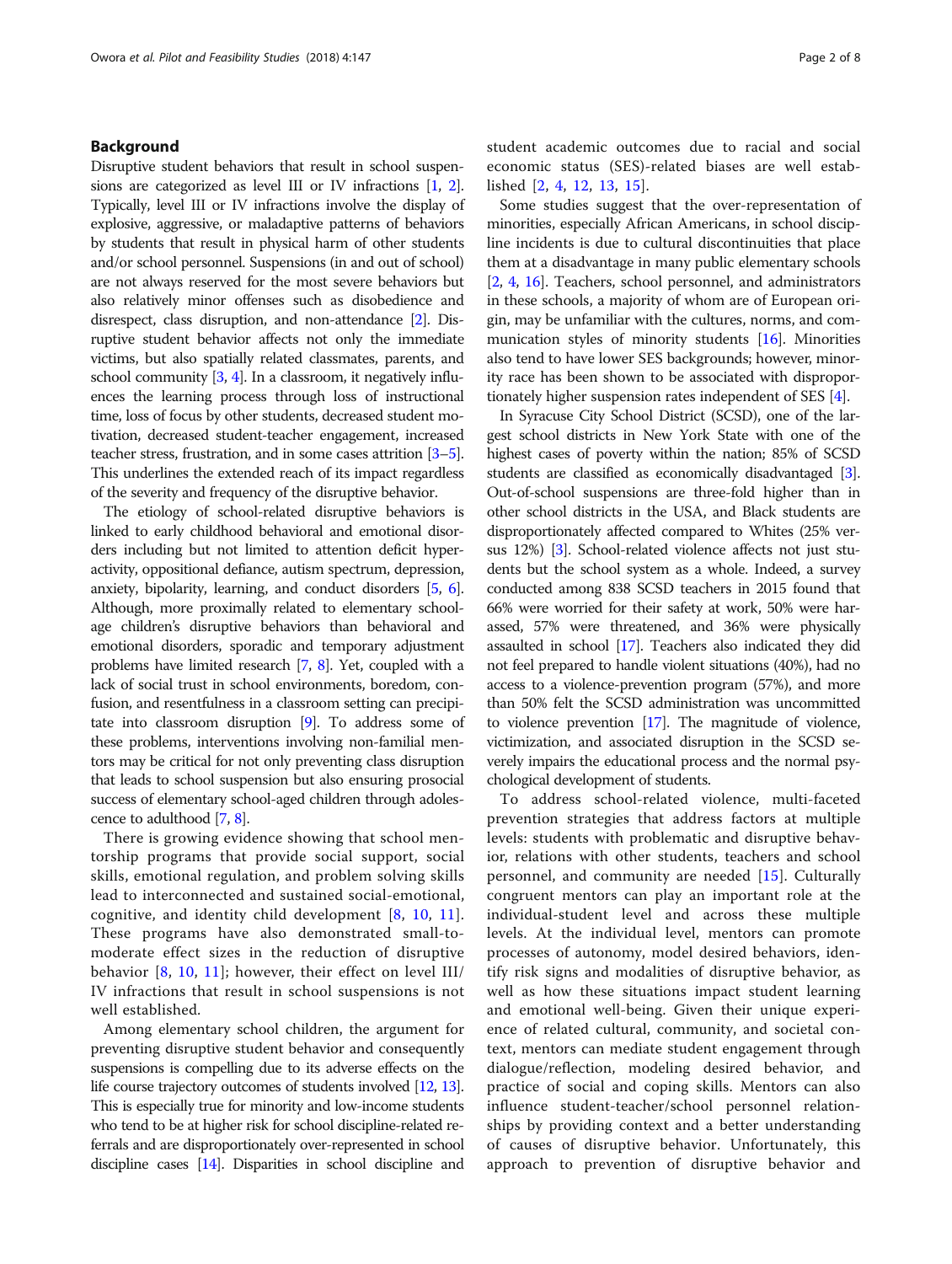associated suspensions among at-risk minority students in school settings has limited research.

Based on the above considerations, this study aimed to examine the feasibility of implementing a pilot program, Youth-First (YF), that targets behavior modification among elementary school-aged children with disruptive behavior and a history of school suspension. The YF program specifically targets disruptive behavioral problems most proximal to school suspensions using an ecobehavioral perspective that involves a dynamic collaboration between parents, teachers, and culturally congruent community-based mentors. In this pilot study, we hypothesize that it is feasible (measured by program acceptance, enrollment, and compliance) to implement the YF program to reduce disruptive behaviors and recidivism of level III/IV infractions among at-risk African American students in elementary school settings.

# Methods

# Study design

Pre/posttest study design with no concurrent control group.

# Study setting

Elementary school X is located in Syracuse city in one of the highest gun clusters in New York State. Elementary school X has 650 students; 90% are of African-American or Hispanic decent; 93% participated in the National School Lunch Program, a federally assisted program for low-income families; and 22% have a diagnosed mental health disorder (e.g., emotional disturbance, attention deficit hyperactivity disorder, and oppositional defiant disorder). Elementary school X is one of the lowest performing elementary schools in Syracuse City; 98% and 95% of students performed below proficiency level on the New York State grades 3–8 English Language Arts and Mathematics assessments, respectively. The school also had a staff turnover of 33% during the 2013/ 2014 academic calendar.

# Study participants

Study inclusion criteria was based on receipt of three or more referrals for level III/IV infractions or failure to attend teacher referred school based behavior counseling between September 2016 and January 2017. We excluded children involved in school-based behavioral counseling.

# Study intervention

The pilot of YF program components included mentors: (a) acting as a first responder; (b) conducting daily Check-In Check-Out (CICO); and (c) helping to build relationships between student, teacher, and the student's family. YF mentor caseloads varied between five to six

students in any given week during the five-month intervention period.

# a) Acting as first responders

Teachers made calls to request for program mentors as first responders via a walkie-talkie device, if a student exhibits disruptive behavior in a classroom setting. Regardless of the infraction, a student is able to take a 15–30 min reset with their mentor to de-escalate before returning to class or before seeing an administrator. The de-escalation process involves practicing self-control and self-regulation techniques. Students also requested meetings with their mentor whenever they felt agitated during class. Prior to this accommodation, teachers requested the removal of a disruptive child from the class, often with the use of restraints.

# b) Daily Check-In Check-Out (CICO)

Mentors conducted at least two daily CICO's with each student (in addition to the first responder contact for those students who had a problem during the day) during the five-month intervention period. Mentors used CICOs as a means to engage with the student, gauge what type of day a student was having, and practice self-control and self-regulation techniques. Students earned prizes for scores above 27 on the CICO report. All students enrolled in the program also had lunch at least once a week in groups (based on grade level) with their program mentors (e.g., a group of seven students may have three third graders and four fourth graders). On average, each mentor dedicated between 30 and 45 min to each student each day depending on the number of student-initiated requests and/or their involvement in minor infractions (i.e., levels I and II infractions that do not result in school suspension).

c) Helping to build relationships between teacher and parents/guardians

# Teacher relationships

In addition to interacting with assigned students, during the daily CICOs, program mentors observed and documented a student's behavior during different class sessions (e.g., math, science) while focusing on specific behaviors (e.g., respect, stay in class, and accountability). Documented CICO reports included teacher perceptions. Program mentors provided teachers with a holistic context (school peers, family, and community) of each student's well-being on a weekly basis. Mentors used interactions with the student's teachers to inform mentor-student activities that supported student academic improvement and behavioral change in collaboration with an education consultant (NS).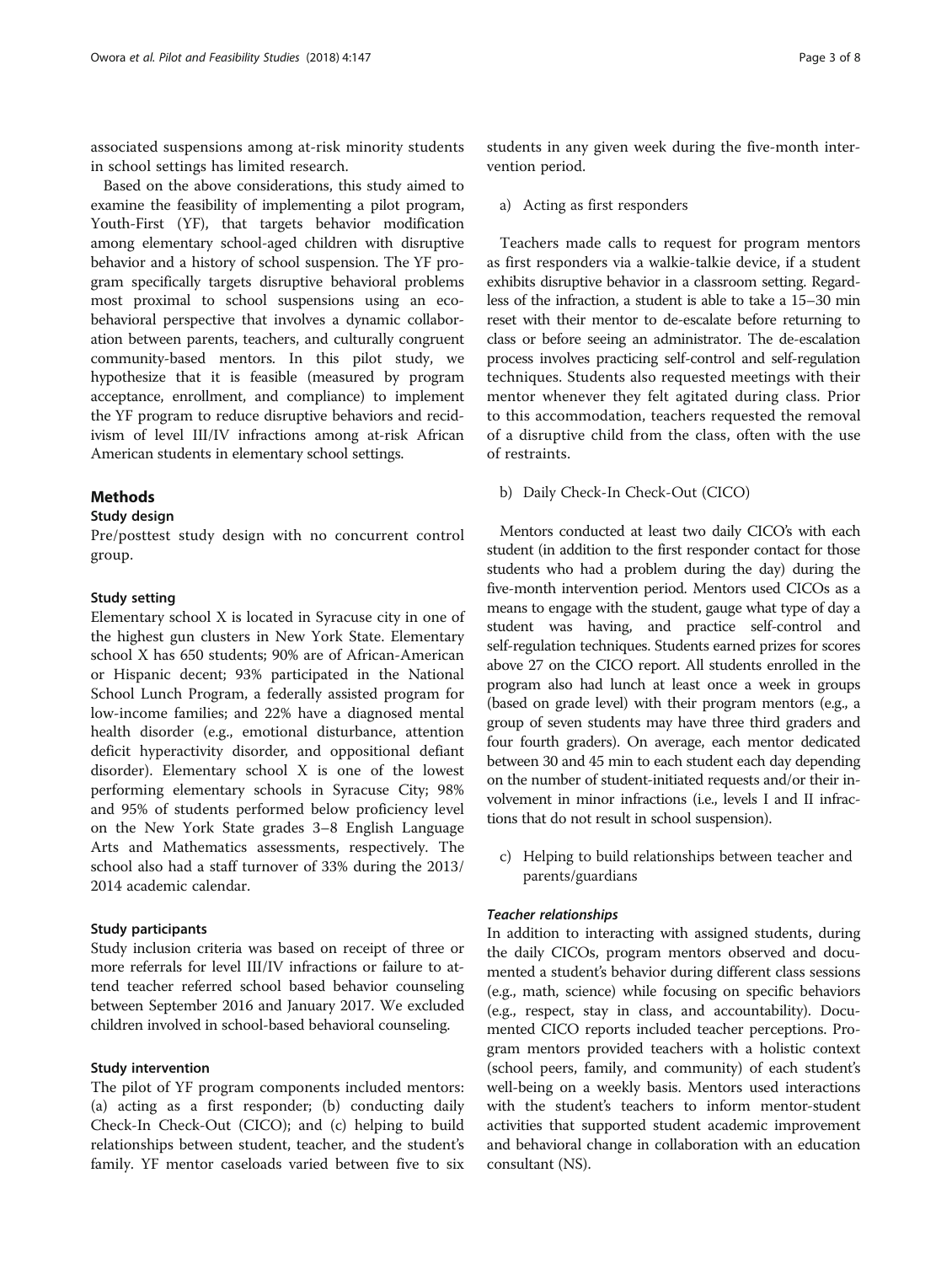# Parental buy-in and trust

Each student's parent/guardian received a permission slip explaining the purpose of the program, the objective of the program, the team's community affiliation, and ways in which the mentor would work with the mentees during regular school hours. Program mentors also requested and received parental permission to work with the student on weekends during extracurricular activities (e.g., mentor/mentee spends a Saturday at a football game). Mentors made weekly calls to a student's parent/guardian to update them on their child's progress in the program.

# YF program mentors

YF program mentors were four community members (ages 34–50 years) who prior to the pilot intervention worked as gang outreach workers. Briefly, mentor previous experiences involved responding to every community murder or gunshot injury to provide tension/conflict reduction and emotional and self-regulation support to grieved individuals and first responders. The program mentors had histories of overcoming their own lived experiences directly related to neighborhood conflict. All program mentors had certifications in trauma informed and mindfulness-based interventions using self-control and self-regulation techniques.

# Primary outcome measures

The prevalence of program acceptance by parents/guardians, student enrollment, and intervention compliance by students was determined at the end of the study period (January 2017). Program acceptance by parents/guardians was determined based on the receipt of a signed permission slip consenting to a student's program participation. The study threshold for successful enrollment was set at 90% for all eligible and contacted students and their parents/guardians. A student was considered intervention compliant if they had at least three training session contacts a month (for at least 15 contacts during the five-month intervention period) with their mentor (outside of first-responder and daily CICO contacts). During these meetings, mentors (a) explained the YF self-control and self-regulation techniques, (b) demonstrated techniques, (c) had students practice the techniques, and (d) provided students with corrective and positive feedback.

# Secondary outcome measures

Check-In Check-Out (CICO) measure: The CICO is a three-item scale that captures elementary school children's behavior on three target domains: respectfulness, stay in class, and accountability. Respectfulness—focuses on how respectful the target child's behavior is with adults and peers. Stay in class—documents the target child's behavior in the classroom towards teachers and peers. Accountability—captures the target child's perception of their problematic behavioral actions. A target child's behavior on each of these three domains is rated on a three-point Likert scale of goals met (0—no goals met, 1—some goals met, 2—all goals met) across six periods (or classes): (1) math, (2) social studies, (3) specials, (4) recess, (5) language arts, and (6) science. For each domain and period/class (e.g., Respectfulness during Math class), three goals were determined on a weekly basis by the school administrator/teacher concerned (two goals) and the target child (one goal). Total possible scores on the CICO ranged from 0 to 36. For example, if a child met all goals on all three domains across the six periods, they received a total score of 36.

Level III/IV infractions: Level III behaviors involved (a) repeated incidents of level II infractions (e.g., swearing, electronic-based aggression including inappropriate social networking content, bullying, cyber-bullying, accessing inappropriate online content, cheating or plagiarism, possession or use of tobacco or alcohol or prohibited overthe-counter medication on school property); (b) behaviors targeted at or targeting others; and (c) behaviors that compromised individual or other students' safety. Examples of level III behaviors included fighting, threats/intimidation, extortion, sexting, theft or vandalism [involving property less than \$500], substance impairment, and propping open secured facilities including the school bus. Level IV behaviors involved (a) repeated incidents of level III infractions, and (b) behaviors that involve safety issues. Examples of level IV behaviors included suspected substance use or possession, physical assault, and theft/vandalism [involving property more than \$500].

# Statistical methods

#### Sample size and power analysis

Given that this was a pilot study, we did not perform a sample size calculation for our primary outcomes (i.e., intervention—acceptance, enrollment, and compliance) a priori. We aimed for 24 students because it was felt that a caseload of 4–5 students per mentor (anticipating a response rate of 80%) was manageable and large enough to inform us about the practicalities of intervention delivery. Additionally, this sample size choice was supported by the sample size calculation for our secondary outcome—mean change in CICO behavioral scores. In order to detect a mean difference of nine points, pre-post YF program intervention, a sample size of 18 students was needed to have a power of 90% (at a type I error value of 0.05) assuming a correlation of 0.5 between repeated measurements and a standard deviation of 6 and 12 for pre-post CICO points. With 18 students, we had approximately 89% power to detect a paired proportion difference (based on a one-sided McNemar test) of 40% in III/IV infractions among students pre-post YF program intervention.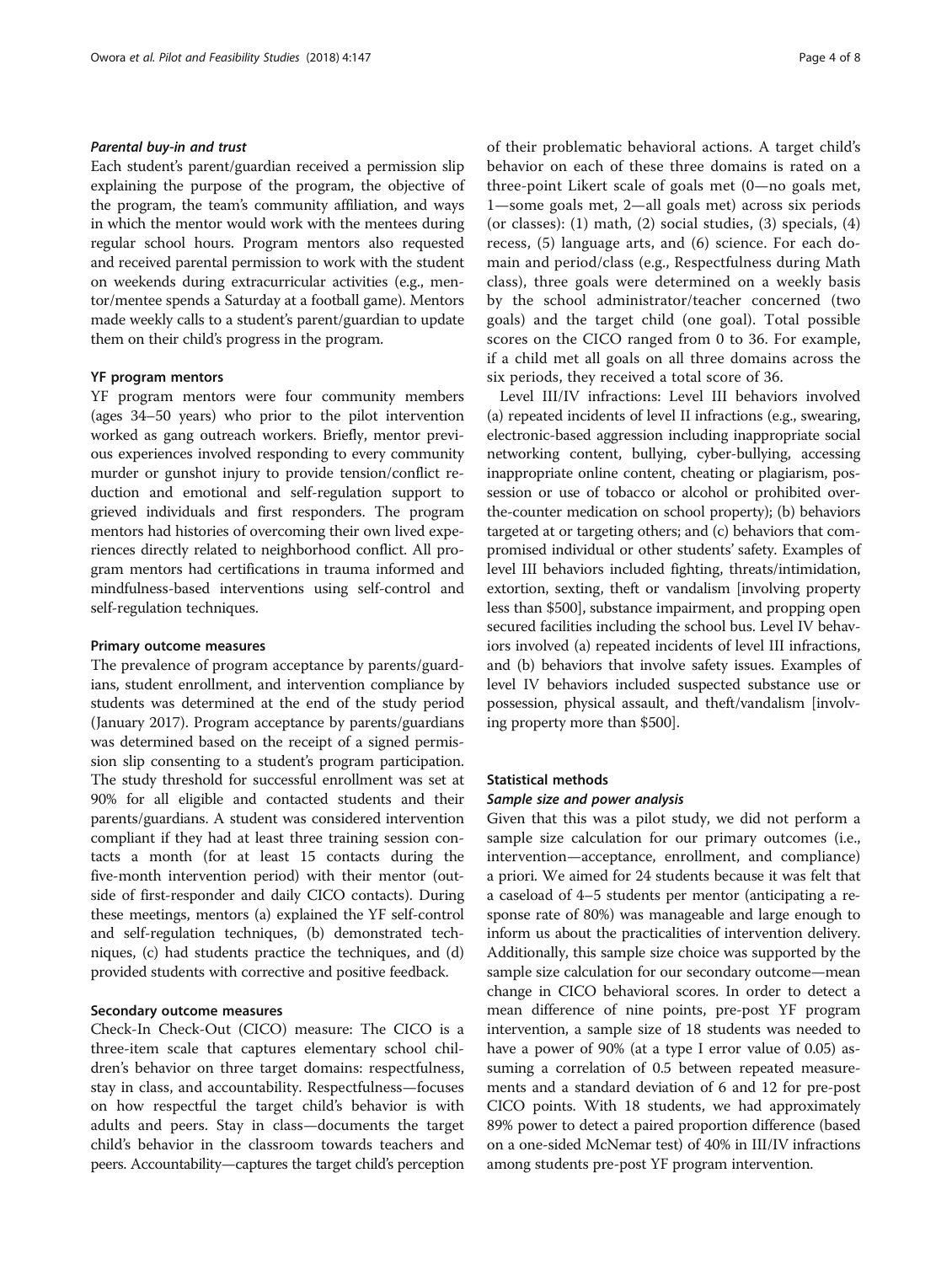# Statistical analysis

We calculated YF intervention acceptance, enrollment, and compliance prevalence (proportions) with 95% "exact" binomial confidence intervals. Generalized linear mixed models were used to examine changes in student CICO scores (total, behavior-specific, and period/class-specific) over time and whether these changes varied by program mentor. We modeled each student and behavior change (i.e., slope) as a random intercept and slope, respectively to account for individual level variation nested within mentor. Fixed time (including a quadratic term to capture potential plateau effects) and program mentor (including interaction terms) effects were estimated. A McNemar test examined whether the proportion of III/IV infractions decreased pre-post YF program intervention. We used SAS 9.4 (SAS Institute Inc., Cary, North Carolina) for data analysis, and all statistical tests were set at a .05 level of significance.

#### Results

# Intervention acceptance, enrollment, and compliance

We met our study feasibility criteria goals with 100% (95% confidence interval [CI] 86 to 100%) YF intervention acceptance by parents/guardians approached for study consent. All targeted children (100%, 95% CI 86 to 100%) were successfully enrolled into YF intervention activities. Of the 24 enrolled students, 16 (67%, 95% CI 45 to 84%) were intervention compliant (i.e., had at least 15 contacts with a program mentor during the intervention period). Students had an average of 16 (95% CI 14 to 18) student/ mentor contacts with a minimum of 10 and a maximum of 22 contacts. Program mentors received on average 20 (95% CI 17 to 23) calls per day that ranged from 5 to 10 contact minutes with students.

## Changes in CICO total scores

Overall, student total CICO scores increased (i.e., improved) and plateaued over time (Time<sup>2</sup> effect:  $b = -0.01,95\%$  CI −0.02, < 0.00); a two-week period was associated with a seven-point increase (effect size: Cohen's  $d = 0.47$ , 95% CI 0.03, 0.94) in CICO scores. Changes in student CICO scores did not differ by program mentor (Time × Mentor effect: Mentor  $_{(1 \text{ vs. } 4)}$ :  $b = -0.43, 95\%$  CI:  $-0.73, -0.13$ ; Mentor  $_{(2 \text{ vs. } 4)}$ : b = 0.19, 95% CI – 0.02, 0.41; Mentor  $_{(3 \text{ vs. } 4)}$ :  $b = 0.06, 95\% \text{ CI} - 0.15, 0.27$  $b = 0.06, 95\% \text{ CI} - 0.15, 0.27$  $b = 0.06, 95\% \text{ CI} - 0.15, 0.27$ . Figure 1 shows the mean trajectory of student total CICO scores aggregated by program mentor improved over time for all but one mentor.

# Changes in CICO behavior sub-scales

Similar to total CICO scores, the respectfulness CICO sub-scale scores increased and plateaued over time (Time<sup>2</sup> effect:  $b = -0.01,95\%$  CI  $-0.02, < 0.00$ ) with no significant differences between program mentors (Mentor  $(1 \text{ vs. } 4)$ :  $b = -0.16$ , 95% CI − 0.24, 0.55; Mentor  $(2 \text{ vs. } 4)$ :  $b = 0.10, 95\%$  CI − 0.13, 0.32; Mentor <sub>(3 vs. 4)</sub>:  $b = -0.09$ , 95% CI − 0.32, 0.13). The stay in class CICO sub-scale scores did not change over time (Time effect:  $b = 0.10$ , 95% CI < 0.01, 0.20) or between program mentors (Time × Mentor effect: Mentor  $_{(1 \text{ vs. } 4)}$ :  $b = -0.06, 95\%$  CI  $-0.18$ , 0.07; Mentor <sub>(2 vs. 4)</sub>:  $b = 0.07$ , 95% CI  $-0.01$ , 0.15; Mentor  $(3 \text{ vs. } 4)$ :  $b = -0.01, 95\%$  CI:  $-0.09, 0.07$ ). In addition, accountability CICO sub-scale scores did not change over time (Time effect:  $b = 0.09, 95\%$  CI – 0.02, 0.20; Time × Mentor effect: Mentor  $_{(1 \text{ vs. } 4)}$ :  $b = -0.14, 95\%$ CI − 0.27, − 0.01; Mentor  $(2 \text{ vs. } 4)$ :  $b = 0.05$ , 95% CI − 0.04, 0.14; Mentor  $_{(3 \text{ vs. } 4)}$ :  $b = 0.01$ , 95% CI:  $-0.07$ , 0.09).

# Changes in CICO class-specific sub-scales

Class specific CICO scores improved over time (with a plateau effect) for the math, language arts, and science classes (Time<sup>2</sup> effects: all  $b_s < -0.01$ ). Changes in CICO score also differed by program mentors during language arts (Time × Mentor effect: Mentor  $(1 \text{ vs. } 4)$ :  $b = -0.09$ , 95% CI − 0.14, − 0.03; Mentor <sub>(2 vs. 4)</sub>: *b* = 0.04, 95% CI < 0.01, 0.09; Mentor  $(3 \text{ vs. } 4)$ :  $b < 0.01$ , 95% CI – 0.04, 0.05) but not in other classes. During social studies classes, there was a marginal improvement in behavioral scores over time (Time effect:  $b = 0.02, 95\% \text{ CI} < 0.01, 0.03$ ) but no improvements were observed during the special classes (Time effect:  $b = 0.03, 95\%$  CI  $-0.02, 0.09$ ) and recess periods (Time effect:  $b = 0.02, 95\% \text{ CI} < 0.01, 0.03$ ).

# Incidence of level III/IV infractions

No recidivism of level III/IV infractions was reported during and post YF intervention.

## **Discussion**

Our pilot intervention results show that it is feasible (high acceptance, enrollment, and intervention compliance) to implement a culturally congruent mentorship program (YF) with demonstrable reductions in disruptive behaviors and recidivism of level III/IV infractions among at-risk African American students in elementary school settings. This is evidenced by behavioral score improvements that are class-specific (e.g., during math, language arts, and science class but not social studies, special, or recess class) and behavior-specific (i.e., respectfulness behavior) and did not vary by program mentor. During the five-month study period, none of the intervention students were involved in level III/IV infractions.

The acceptance of the YF program by parents/guardians is not new to this study and has been demonstrated before in other culturally congruent interventions that target school children  $[2, 5, 8]$  $[2, 5, 8]$  $[2, 5, 8]$  $[2, 5, 8]$  $[2, 5, 8]$  $[2, 5, 8]$  $[2, 5, 8]$ . What is new, however, are the high enrollment and compliance proportions by elementary school children. This to some extent may suggest that cultural congruence may be a critical component to engaging elementary school students. Specifically, the lived experience of mentors as minorities comes to bare and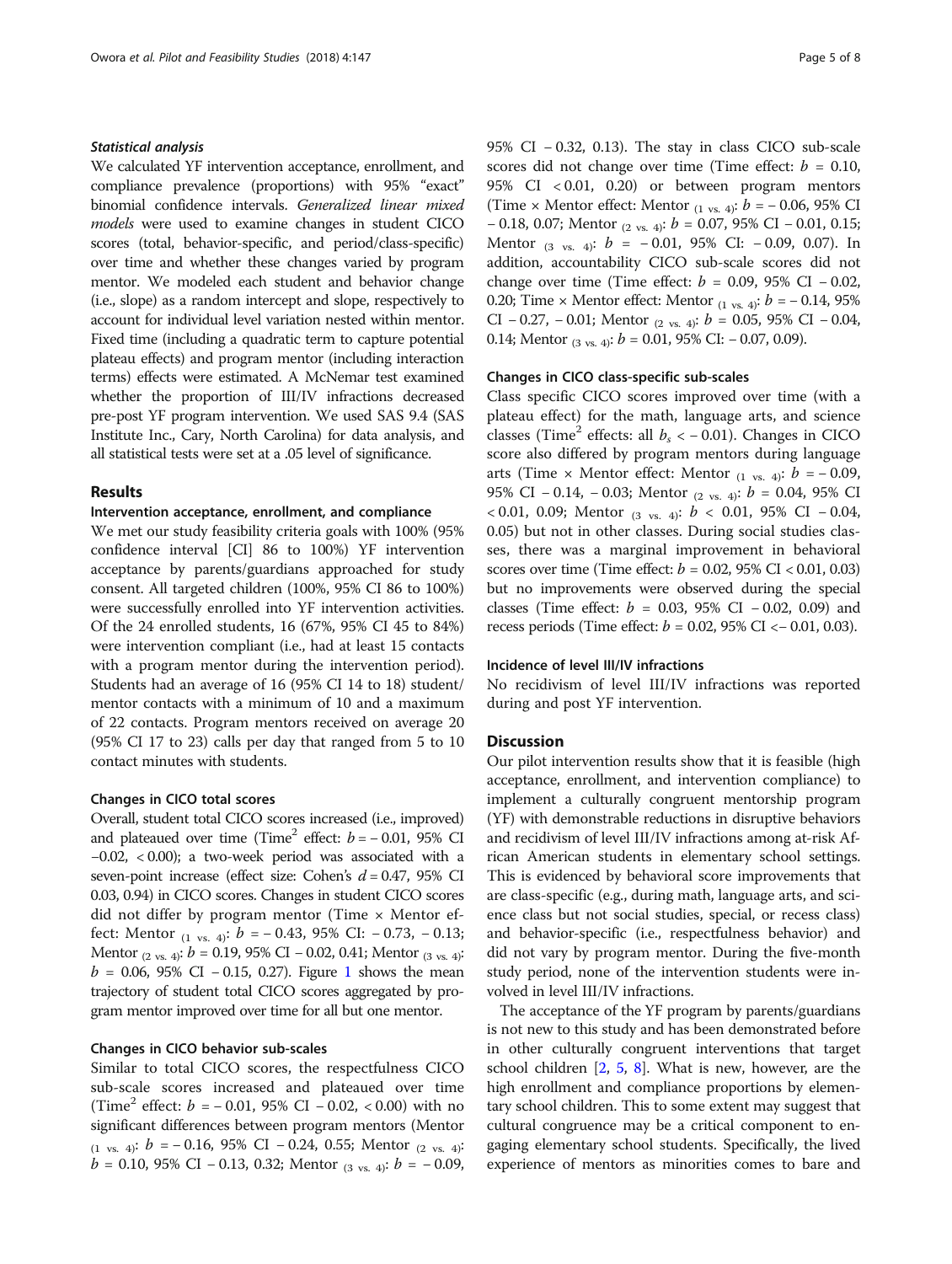<span id="page-5-0"></span>

probably functions to calm students during critical timepoints that define whether a situation escalates into disruptive behavior or de-escalates through self-regulation and control. Moreover, the fact that the mentors operate across a student's spatial environments (class, home, and during extra curriculum activities) allows for a familiar non-threatening actor as a first-responder when a student relapses towards past disruptive tendencies.

In addition to cultural congruence, some of the successes in enrollment, acceptance, and compliance may be due to the YF program's setting of clear daily CICO expectations, focus on building trust and friendship, mentorship training, and prior experiences mentors had in community trauma response. These factors have been associated with successful mentor-mentee relationships involving children in existing literature [\[8](#page-6-0), [9\]](#page-6-0).

Evidently, culturally competent mentors in collaboration with teachers and parents can intervene to decrease incidents of disruptive behaviors that result in school suspension. Pulling from their experiential vantage points, YF program mentors were able to identify the subtle signs, not obvious to parents/guardians, teachers, and school personnel, of impending disruptive behavior and instituted timely remedial measures to prevent follow-through by students involved. A mentor's role is neither academic nor parental but engenders trust; cultural understanding; and accountability to a student, teacher, and parent. As such, a

mentor has unique insights and rapport with students; this allows a student to confide in and build trust with him or her. As a function of a mentor's exposure to the home, school, and community contexts experienced by a student, mentors can identify potential causes and conditions that lead up to disruptive behavior. With this knowledge, mentors can intervene, avert behavior escalation, and make referrals to address root causes of disruptive student behavior.

Variations in class-specific (versus behavior-specific) behavior improvements suggest a potential behavioral modification effect linked to conditions of a class involving specific teacher influences and to a lesser extent specific behaviors (e.g., accountability and stay in class). These teacher effects may be a function of teaching practices including but not limited to a teacher's emotional support and classroom organization  $[18]$ . In fact, Pianta and Hamre (2009) postulate that emotional supports and organizational techniques are just as important as a teacher's instructional methods in supporting student's development beyond core academics [\[19](#page-7-0)]. Our findings, to some extent, suggest teacher effects may also extend to mentor effectiveness underlined by the mean differences in students' behavior change between mentors during the language arts class but not in other classes. The potential for such teacher influences are consistent with existing research that show that some teachers have difficulty identifying risk indicators of disruptive students' behavior, especially the more subtle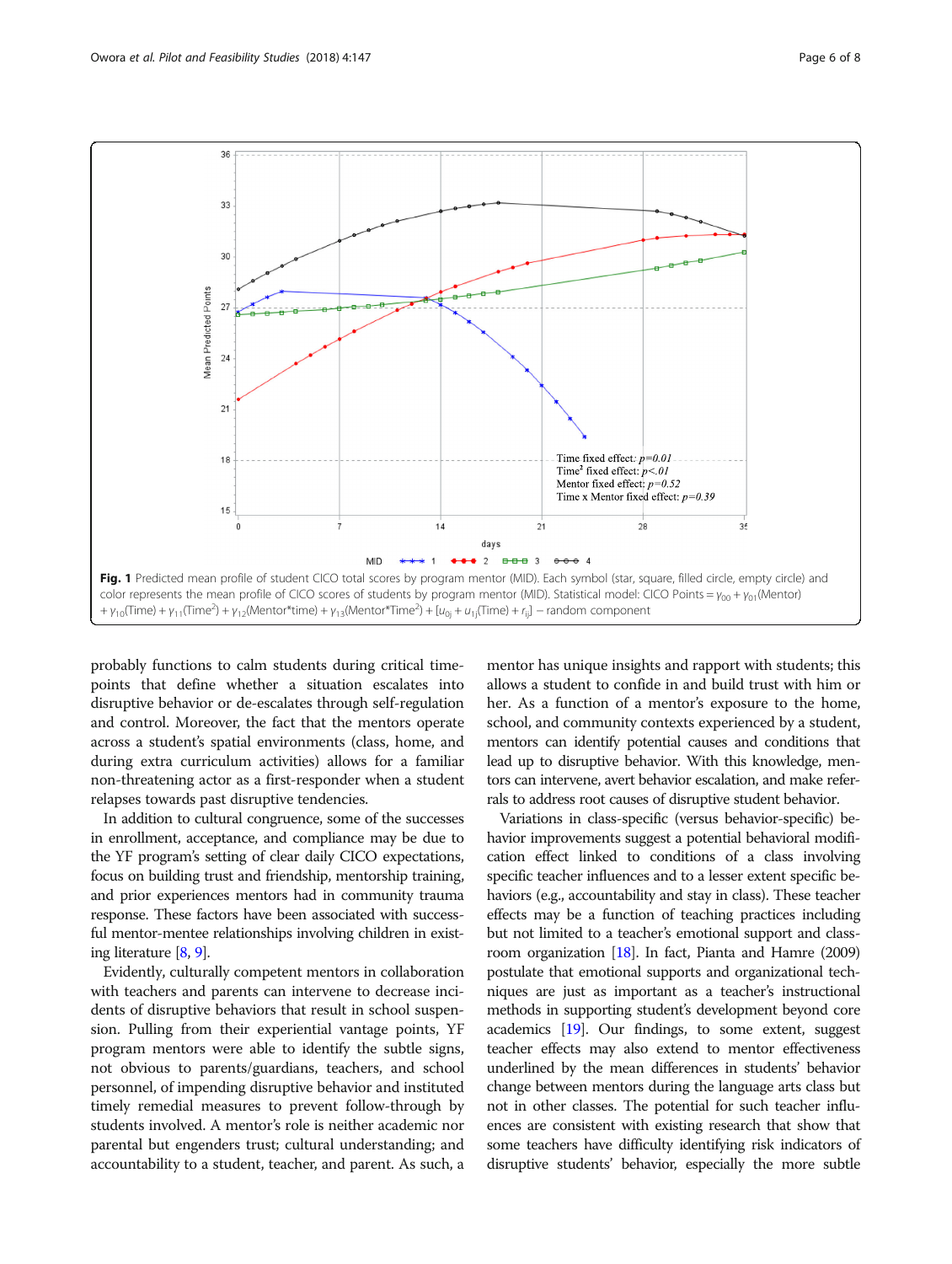<span id="page-6-0"></span>signs that precede physical harm to themselves and other students [2, 4, 13]. Therefore, effective mentorship program interventions should not preclude strategies that target the improvement of the full range of teacher skills including those needed to improve student's academic performance.

In the face of ever-growing teaching and student performance demands, it may be infeasible to expect teachers to shoulder the full responsibility of individual student behavior intervention. In this sense, collaboration with a mentor can promote preventive intervention that incorporates a broader holistic contextual understanding of a student's family, school, and community environment and its influence on student behavior in school-settings.

It is important to acknowledge a number of limitations of our pre/posttest study design. One, we cannot conclusively attribute pre/post behavioral changes to YF intervention since we did not have a concurrent control group. For example, students given behavioral tests may have been inspired to behave better than those who are not tested independent of YF intervention effects. On the other hand, behavioral testing alone cannot explain the 100% reduction in level III/IV infractions among students with prior infractions, a known risk factor of recidivism [1, 6–9]. Two, the small study sample size (especially mentors:  $n = 4$ ) did not allow for an examination of mentor characteristics that might have influenced their effectiveness. This and potential cross-level (student/mentor) factor interactions need to be examined in future studies.

# Conclusions

In summary, it is feasible to integrate culturally congruent mentorship in school-settings to reduce risk of disruptive behaviors among minority, African American students. Culturally congruent risk identification and intervention, as well as teacher training are needed to holistically address disruptive student behavior that result in school suspension and adverse downstream outcomes [13] for at-risk students. Future studies should use randomized clinical trials to determine the effectiveness of culturally congruent mentorship interventions (void of potential selection and confounding biases) in reducing disruptive behavior, level III/IV infractions, and school suspensions among at-risk children.

#### Abbreviations

CICO: Check-In Check-Out; SCSD: Syracuse City School District; YF: Youth-First program

#### Availability of data and materials

The datasets used and/or analyzed during the current study are available from the corresponding author on reasonable request.

#### Authors' contributions

AHO drafted the manuscript with editorial input from all the authors. NS conceived and developed the research with methodological advice from all authors. All authors read and approved the final manuscript.

#### Ethics approval and consent to participate

Syracuse University Institutional Review Board granted ethical approval for all study procedures and activities.

#### Consent for publication

Not applicable

#### Competing interests

The authors declare that they have no competing interests.

# Publisher's Note

Springer Nature remains neutral with regard to jurisdictional claims in published maps and institutional affiliations.

#### Author details

<sup>1</sup>Department of Public Health, Falk College, Syracuse University, Syracuse, NY 13244, USA. <sup>2</sup> Street Addiction Inc., Syracuse, New York, USA. <sup>3</sup> Upstate Medical University, Syracuse, USA. <sup>4</sup>Maxwell School, Syracuse University, Syracuse, USA.

# Received: 18 March 2018 Accepted: 4 September 2018 Published online: 14 September 2018

#### References

- 1. Blomberg N. Effective discipline for misbehavior: in school vs. out of school suspension. Villanova: Department of Education and Human Services, Villanova University; 2004. [https://concept.journals.villanova.edu/article/view/](https://concept.journals.villanova.edu/article/view/138) [138.](https://concept.journals.villanova.edu/article/view/138) Accessed 23 June 2018
- 2. Skiba JR, Chung CG, Trachok ML, et al. Parsing disciplinary disproportionality: contributions of infraction, student, and school characteristics to out-ofschool suspension and expulsion. Am Educ Res J. 2014;51(4):640–70.
- 3. Losen JL.Syracuse City School District. Getting Back on Track: Syracuse Report on Student Discipline Practices. 2014. [http://www.](http://www.syracusecityschools.com/tfiles/folder408/Syracuse%25%2020Report%20on%25%2020Student%25%2020Discipline%20Practices-1.pdf) [syracusecityschools.com/tfiles/folder408/Syracuse% 20Report%20on%](http://www.syracusecityschools.com/tfiles/folder408/Syracuse%25%2020Report%20on%25%2020Student%25%2020Discipline%20Practices-1.pdf) [20Student% 20Discipline%20Practices-1.pdf](http://www.syracusecityschools.com/tfiles/folder408/Syracuse%25%2020Report%20on%25%2020Student%25%2020Discipline%20Practices-1.pdf). Accessed 11 Jan 2018.
- 4. Sheryl AH, Stephanie MP, Herrenkohl TI, et al. Student and school factors associated with school suspension: a multilevel analysis of students in Victoria, Australia and Washington State, United States. Child Youth Serv Rev. 2014;36(1):187–94.
- 5. van Lier PA, Verhulst FC, van der Ende J, Crijnen AA. Classes of disruptive behaviour in a sample of young elementary school children. J Child Psychol Psychiatry. 2003;44(3):377–87.
- 6. Turgay A. Aggression and disruptive behavior disorders in children and adolescents. Expert Rev Neurother. 2004;4(4):623–32.
- 7. O'Brennan LM, Bradshaw CP, Furlong MJ. Influence of classroom and school climate on teacher perceptions of student problem behavior. School Ment Health. 2014;6(2):125–36.
- 8. DuBois DL, Holloway BE, Valentine JC, Cooper H. Effectiveness of mentoring programs for youth: a meta-analytic review. Am J Community Psychol. 2002; 30(2):157–97.
- 9. DuBois DL, Portillo N, Rhodes JE, Silverthorn N, Valentine JC. How effective are mentoring programs for youth? A systematic assessment of the evidence. Psychol Sci Public Interest. 2011;12(2):57–91.
- 10. Zimmerman MA. Natural mentors, mental health, and risk behaviors: a longitudinal analysis of African American adolescents transitioning into adulthood. Am J Community Psychol. 2010;46(1–2):36–48.
- 11. Eddy JM, Martinez CR, Grossman JB, Cearley JJ, Herrera D, Wheeler AC, et al. A randomized controlled trial of a long-term professional mentoring program for children at risk: outcomes across the first 5 years. Prev Sci. 2017;18(8):899–910.
- 12. Emily A. Achievement and enrollment status of suspended students: outcomes in a large, multicultural school district. Educ Urban Soc. 2006; 38(3):359–69.
- 13. Hemphill SA, Toumbourou JW, Herrenkohl TI, et al. The effect of school suspensions and arrests on subsequent adolescent antisocial behavior in Australia and the United States. J Adolesc Health. 2006;39(5):736–44.
- 14. Hemphill SA, Smith R, Toumbourou JW, et al. Modifiable determinants of youth violence in Australia and the United States: a longitudinal study. Aust N Z J Criminol. 2009;42(3):289–309.